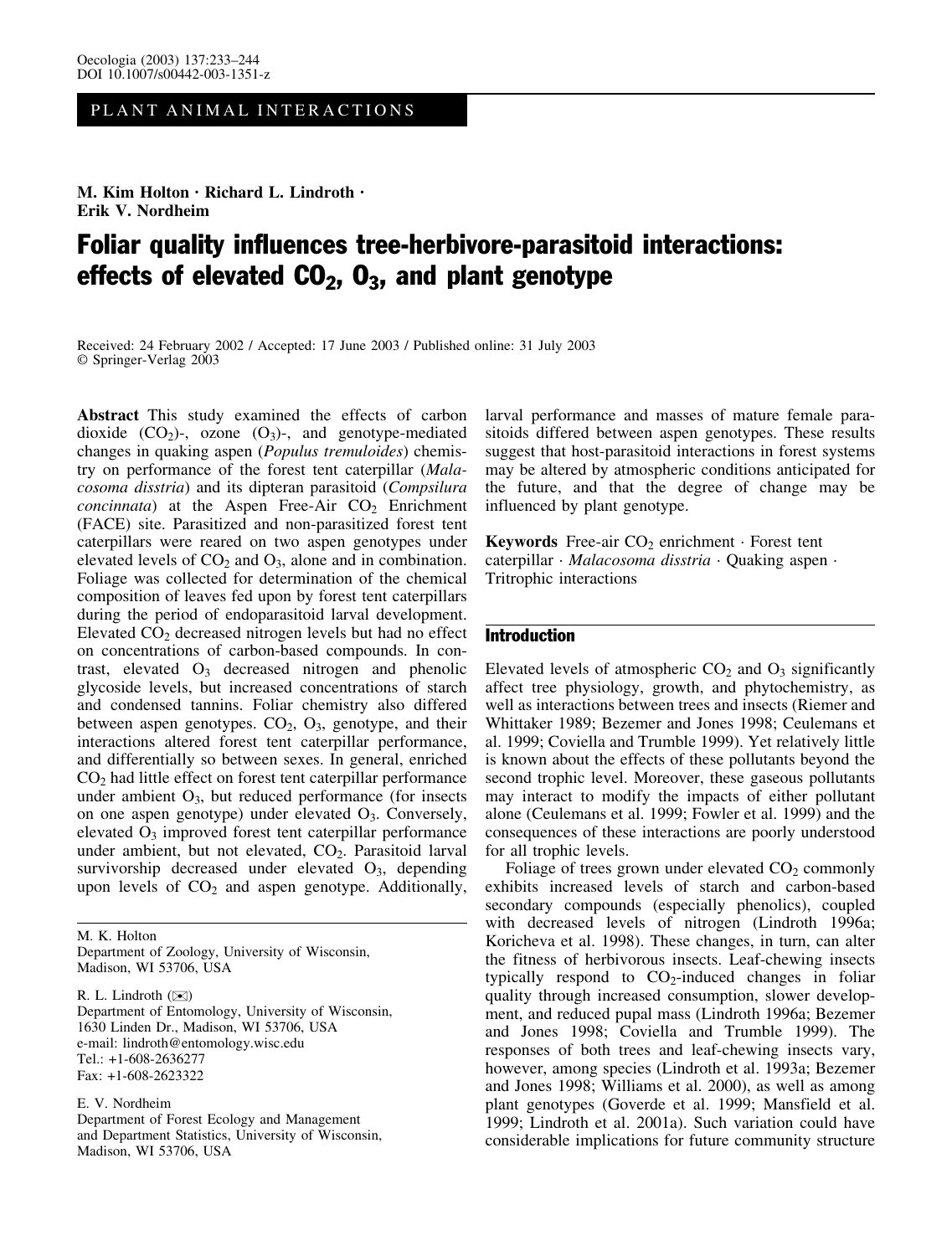and dynamics. Finally, few studies have assessed how  $CO<sub>2</sub>$ -mediated changes in plant quality influence the performance of natural enemies of leaf-chewing insects. Early studies of such effects on individual organisms found the influence of elevated  $CO<sub>2</sub>$  to be weak or nonexistent on the third trophic level, despite significant changes in herbivore performance (Roth and Lindroth 1995; Lindroth et al. 1997).

Relative to  $CO<sub>2</sub>$ , even less is known about the effects of elevated  $O_3$  on tree chemistry or trophic interactions. General responses of trees to  $O_3$  exposure include increased levels of foliar carbon-based compounds (e.g., phenolics) and decreased nitrogen concentrations (Riemer and Whittaker 1989; Koricheva et al. 1998). For herbivorous insects, responses to  $O_3$ -mediated changes in tree foliar composition have been highly variable across the limited number of studies conducted. Performance of leaf-chewers increased, decreased, or did not change (Coleman and Jones 1988; Kopper and Lindroth 2003a, 2003b), and responses were species-specific (Cannon 1993; Lindroth et al. 1993b). To date, no published work has assessed the potential effects of  $O_3$ -mediated changes in foliar quality on interactions between insect herbivores and their natural enemies.

Elevated  $CO<sub>2</sub>$  and  $O<sub>3</sub>$  have the potential to alter parasitoid fitness through numerous means. First, the pollutants could directly affect adult parasitoids by altering searching efficiencies. Under elevated  $O_3$ , searching efficiency of a hymenopteran parasitoid declined, as did the proportion of hosts parasitized (Gate et al. 1995). Second, prolonged development time of, and increased consumption by, leaf-chewing hosts may increase exposure of hosts to natural enemies (e.g., Parry et al. 1998). In fact, Stiling et al. (1999) found that leafminers consumed more foliage and suffered increased parasitoid attack under elevated  $CO<sub>2</sub>$ . Third, both pollutants tend to increase phenolics and decrease nitrogen concentrations in foliage. These changes in host diet could reduce parasitoid survival, development, size, sex ratio, fecundity, or success of parasitism (Barbosa et al. 1982; Vinson and Barbosa 1987). The effects of host diet may be direct, via exposure to allelochemicals (Greenblatt et al. 1982; Karowe and Schoonhoven 1992; English-Loeb et al. 1993), or indirect, by degradation of host quality (Greenblatt and Barbosa 1981; Warren et al. 1992; Roth et al. 1997). Fourth, reduced quality of the host's diet could improve the fitness of parasitoids by weakening the host's physiological defenses (e.g., encapsulation) against parasitoids (Turlings and Benrey 1998). In conclusion, the net effect of  $CO<sub>2</sub>$  or  $O<sub>3</sub>$  on parasitoid performance could be positive, negative, or nil. The magnitude, direction, and underlying mechanism of change will likely depend on the biology of the host-parasitoid complex considered.

The purpose of this study was to evaluate the effects of  $CO<sub>2</sub>$ ,  $O<sub>3</sub>$ , and genotype-mediated changes in tree chemistry on insect-parasitoid interactions. Specific objectives were to examine the effects of such changes in the foliar quality of quaking aspen (Populus tremuloides) on performance of the forest tent caterpillar (Malacosoma

disstria) and its dipteran endoparasitoid, Compsilura concinnata. We tested the following predictions:

- 1. Nitrogen will decrease and starch and carbon-based based secondary metabolites will increase in  $CO<sub>2</sub>$ - and O3-enriched foliage.
- 2. The magnitude of change in foliar chemistry will be greater under elevated  $CO<sub>2</sub>+O<sub>3</sub>$  than under elevated  $CO<sub>2</sub>$  or  $O<sub>3</sub>$  alone.
- 3. C. concinnata will exhibit prolonged larval development times and reductions in growth and survival when reared in forest tent caterpillars feeding on  $CO<sub>2</sub>$ or  $O_3$ -enriched foliage.
- 4. The magnitude of change in the fitness of C. concin*nata* will be greater under elevated  $CO<sub>2</sub>+O<sub>3</sub>$  than under elevated  $CO<sub>2</sub>$  or  $O<sub>3</sub>$  alone.

## Materials and methods

#### Experimental system

Quaking aspen is a predominant forest type in the Great Lakes region and is a preferred host of forest tent caterpillars (Hodson 1941). The major foliar secondary metabolites of aspen are phenolic compounds, including phenolic glycosides and condensed tannins (Palo 1984). Levels of these phytochemicals can vary greatly among aspen genotypes and, in turn, affect herbivore performance (Lindroth and Hwang 1996). High levels of phenolic glycosides are toxic to forest tent caterpillars, reducing growth and prolonging development times (Lindroth and Bloomer 1991; Hemming and Lindroth 1995; Hwang and Lindroth 1997).

The forest tent caterpillar is a polyphagous herbivore found throughout most of the United States (Stehr and Cook 1968). It is a cyclical outbreak species known to cause severe defoliation to quaking aspen during outbreaks in the north-central United States. Compsilura concinnata (Tachinidae) is an introduced, generalist endoparasitoid that attacks over 140 species of Lepidoptera, including forest tent caterpillars (Arnaud 1978). C. concinnata most commonly attacks third through fifth instar larvae. The female deposits a larva into the host, where it develops between the peritrophic membrane and midgut wall. With its anal hooks, the larva attaches to the peritrophic membrane in a position allowing for alignment of its spiracles with the host trachea (Bourchier 1991). In this location, C. concinnata is likely to avoid cellular defense reactions of its host, but simultaneously increases its potential for exposure to toxins in the host's diet. Earlier studies showed dietary tannins to have negative (Bourchier 1991) or nondetectable (Mallampalli et al. 1996) effects on fitness of C. concinnata. As a fully developed third instar, the maggot burrows through the integument, emerges from the deceased host, and pupates.

#### Experimental design and set-up

This research was conducted during the summer of 2000 at the Aspen Free Air  $CO<sub>2</sub>$  Enrichment (FACE) site in northern Wisconsin, USA. The 32 ha site consists of twelve 30 m diameter rings in a 2×2 factorial design. Three rings are allotted for each treatment: ambient, elevated  $CO_2$  (+CO<sub>2</sub>), elevated  $O_3$  (+O<sub>3</sub>), and elevated  $CO<sub>2</sub>$  plus  $O<sub>3</sub>$  (+CO<sub>2</sub>+O<sub>3</sub>). Replicates are blocked from north to south across the site.

One section of each ring is planted with five quaking aspen (Populus tremuloides) genotypes differing in  $O_3$  sensitivity. At the time of this experiment, aspen trees ranged from 4 to 5 m in height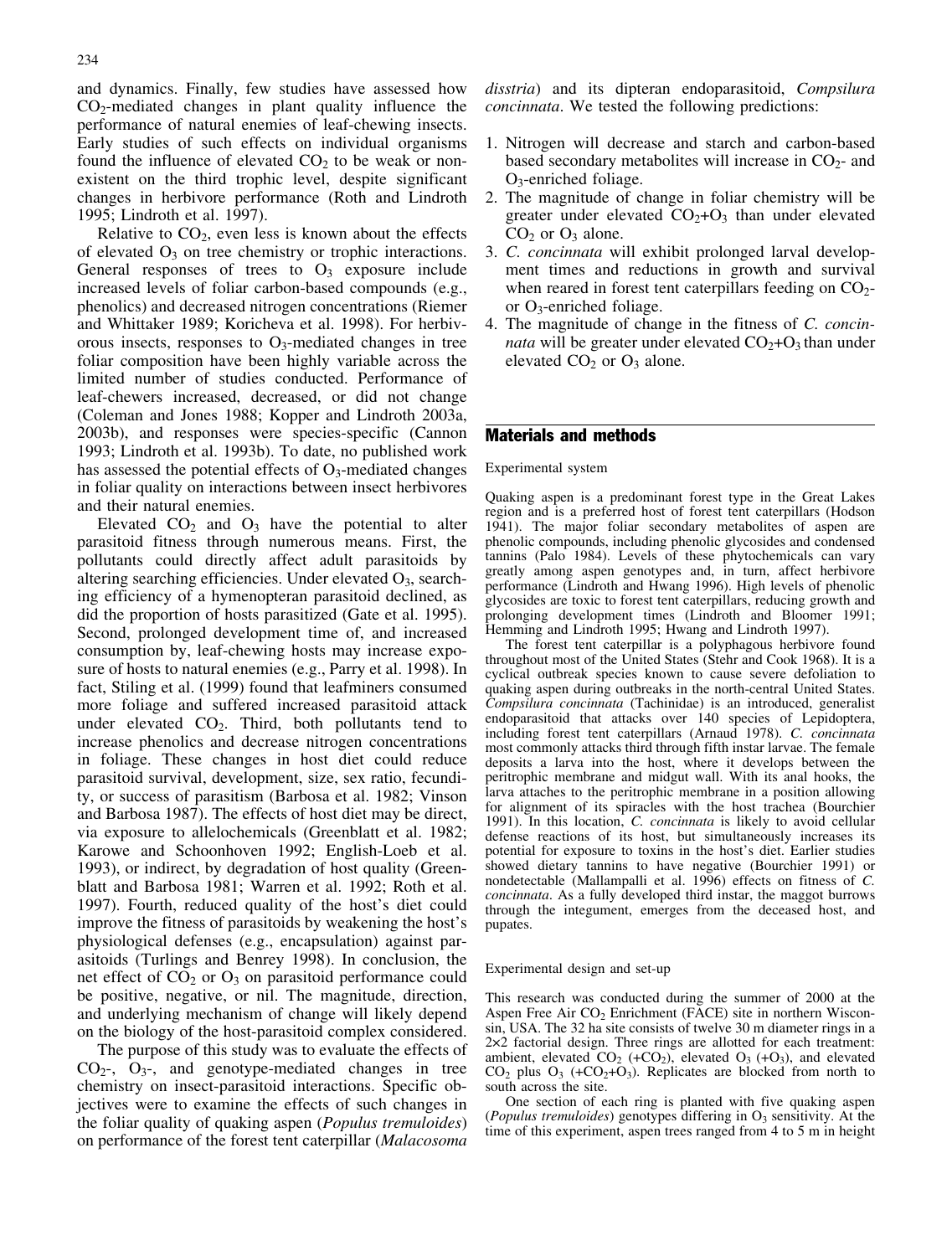and were in their third year of fumigation. We used two genotypes: genotype 216 is  $O_3$ -tolerant (little impact on growth) whereas genotype 259 is  $O_3$ -sensitive (substantial impact on growth) (Karnosky et al. 1996). Fumigation treatments were administered during daylight hours of the growing season. The targeted  $CO<sub>2</sub>$  gas concentration was 560  $\mu$ l l<sup>-1</sup>, about 200  $\mu$ l l<sup>-1</sup> above current average levels. Ozone concentrations were targeted to approximately 1.5x ambient. The experimental levels of  $CO<sub>2</sub>$  and  $O<sub>3</sub>$  were based on predicted concentrations for the northern Great Lakes region in 2050 (Dickson et al. 2000; Karnosky et al. 2003). Due to the photochemical nature of tropospheric  $\dot{O}_3$  formation, concentrations varied daily depending upon weather conditions. On average, target  $O_3$  concentrations were 90–100 nl l<sup>-1</sup> on sunny days, 50–60 nl l<sup>-1</sup> on cloudy days, and no exposure was provided during periods of cold weather  $(\langle 15^{\circ} \text{C} \rangle)$ , or when leaf surfaces were wet due to fog, dew, or rain. Ambient air was blown into control rings. Additional details of site description, design, and operation of the FACE facility are provided by Dickson et al. (2000).

#### Foliar chemistry

Midway through the larval development period of C. concinnata, we collected approximately 20 leaves from each experimental tree (three trees per genotype per FACE ring). Foliage was collected from a bagged branch on each tree to ensure that leaves collected for chemical analysis and those being fed upon by larvae were under similar environmental (shade) conditions. Leaves were removed by cleanly snipping at the petiole so as to not induce a chemical response from the tree (Mattson and Palmer 1988). The collected foliage was transported to the laboratory in plastic bags on ice, flash frozen in liquid nitrogen, freeze-dried, ground through a no. 40 mesh in a Wiley Mill, and stored at  $-20^{\circ}$ C until chemical analysis.

Foliage samples  $(n=72)$  were analyzed for primary and secondary metabolites of quaking aspen likely to influence forest tent caterpillar performance (Arteel and Lindroth 1992). Foliar nitrogen was quantified by high-temperature combustion, followed by thermoconductometric detection (LECO FP 528 nitrogen analyzer). The nitrogen analyzer was calibrated against glycine ptoluenesulfonate (Hach, Loveland, Colo.) as a standard. Starch content was quantified by enzymatic conversion to glucose (Prado et al. 1998), followed by colorimetric detection of liberated glucose via a modified dinitrosalicyclic acid method (Lindroth et al. 2002a). Concentrations of phenolic glycosides (salicortin and tremulacin) were determined by high performance thin-layer chromatography (Lindroth et al. 1993a) with standards purified from aspen trees. Condensed tannins were extracted from leaf tissue in 70% acetone (with 10 mM ascorbic acid) and quantified colorimetrically, using the butanol-HCl method of Porter et al. (1986). As a standard, we used condensed tannins purified from aspen by adsorption chromatography (Hagerman and Butler 1980).

#### Bioassays

#### Forest tent caterpillar performance

The Canadian Forest Service (Great Lakes Forestry Centre, Sault Ste. Marie, Ontario, Canada) provided forest tent caterpillar egg masses. Egg masses were surface sterilized in a solution of 0.1% sodium hypochlorite with 1% Tween 80 (Sigma Chemical, St. Louis, Mo.) as a surfactant.

Forest tent caterpillars were reared from egg hatch until death or pupation in fine-mesh bags covering a single branch. We tied an egg mass to a single branch on each of the 72 trees and doublebagged it to reduce exposure of larvae to natural enemies, such as pentatomids. When larvae reached the second stadium, we reduced the number of caterpillars to approximately 100 per tree and divided them between two bags per tree. As larvae entered the fourth stadium, we removed one bag of caterpillars for parasitization (see below) and reduced the number in the remaining bag to 10 individuals. Larvae were moved to new branches as food was depleted within the bags (approximately every 2 days once larvae reached the third stadium). Upon pupation, pupae were removed and larval development time recorded. Pupae were weighed 4 days after pupation and sex was determined according to Muggli (1974).

#### C. concinnata performance

The Canadian Forest Service provided C. concinnata puparia. Puparia were reared to adults in a Percival environmental chamber at 25°C, 16L: 8D. Adults were fed berry tea with honey and misted daily with water.

For each tree (three per genotype, two genotypes per ring), one bag of early fourth-instar forest tent caterpillars was visually assessed, and ten caterpillars of intermediate size were removed. We weighed the ten larvae as a group (to obtain an average host mass) and then parasitized the larvae individually. Each caterpillar was introduced into a sleeve cage containing gravid C. concinnata females and remained exposed until a single act of larviposition was observed.

Larviposition was defined as the act of a fly landing on the caterpillar, and the posterior of the abdomen contacting the caterpillar. A droplet of hemolymph would often appear at the location of larviposition. Such an event was not necessary, however, to indicate successful parasitization. In previous laboratory trials we found C. concinnata larvae to emerge from caterpillars extruding a hemolymph droplet as well as from those that did not. In addition, we tested our criteria, based on female behavior, as an accurate indicator of successful parasitism and found 95% larval emergence from hosts. (Gypsy moth larvae, reared on artificial diet, were used in those trials.) Nonetheless, we recognize that measures of parasitoid larval mortality may be overestimated in this study due to instances in which females appeared to larviposit but in fact did not.

We recorded the date of larviposition and returned the ten parasitized caterpillars, in one bag, to the appropriate tree. We checked host larvae daily for mortality. Upon death, each caterpillar was removed from the mesh bag and placed into a 10 ml vial with a mesh top. The vials were kept on trees in a separate mesh bag to maintain existing environmental conditions under which the parasitoids were developing.

We removed parasitoid puparia from the vials as they emerged from the host larvae and recorded larval development times. If no parasitoid larva had emerged within 5 days of host pupation, we dissected the cocoon of the host to check for the presence of a parasitoid puparium. Parasitoid mortality was assumed if no puparium was found. Larval survivorship of the parasitoid was calculated on a per tree basis by dividing the number of larvae that emerged and successfully pupated by the number of hosts. In only one case did more than one parasitoid (two) emerge from a single host. These data were discarded given the potential confounding effects of intraspecific competition on parasitoid performance. Puparia were reared to adults in a Percival environmental chamber at 23C, 16L: 8D. Flies were frozen upon emergence, sexed (according to Culver 1919), freeze-dried, and weighed.

#### Statistical analyses

This study utilized a three factor  $(CO_2, O_3,$  and genotype), split-plot design with blocking. The 12 rings were divided into three blocks. Whole plot treatments consisted of two, crossed factors  $(CO<sub>2</sub>)$  and O3). The subplot consisted of two aspen genotypes (216 and 259). Means for each subplot value were derived by averaging over three trees per subplot. We used analysis of variance (ANOVA; PROC MIXED; Littell et al. 1996) for statistical analysis. The blocked split-plot model was:

$$
Y_{ijkl} = \mu + B_i + C_j + O_k + CO_{jk} + e_{ijk} + G_l + CG_{jl} + OG_{jl} + COG_{jkl} + \varepsilon_{ijkl}
$$
\n(1)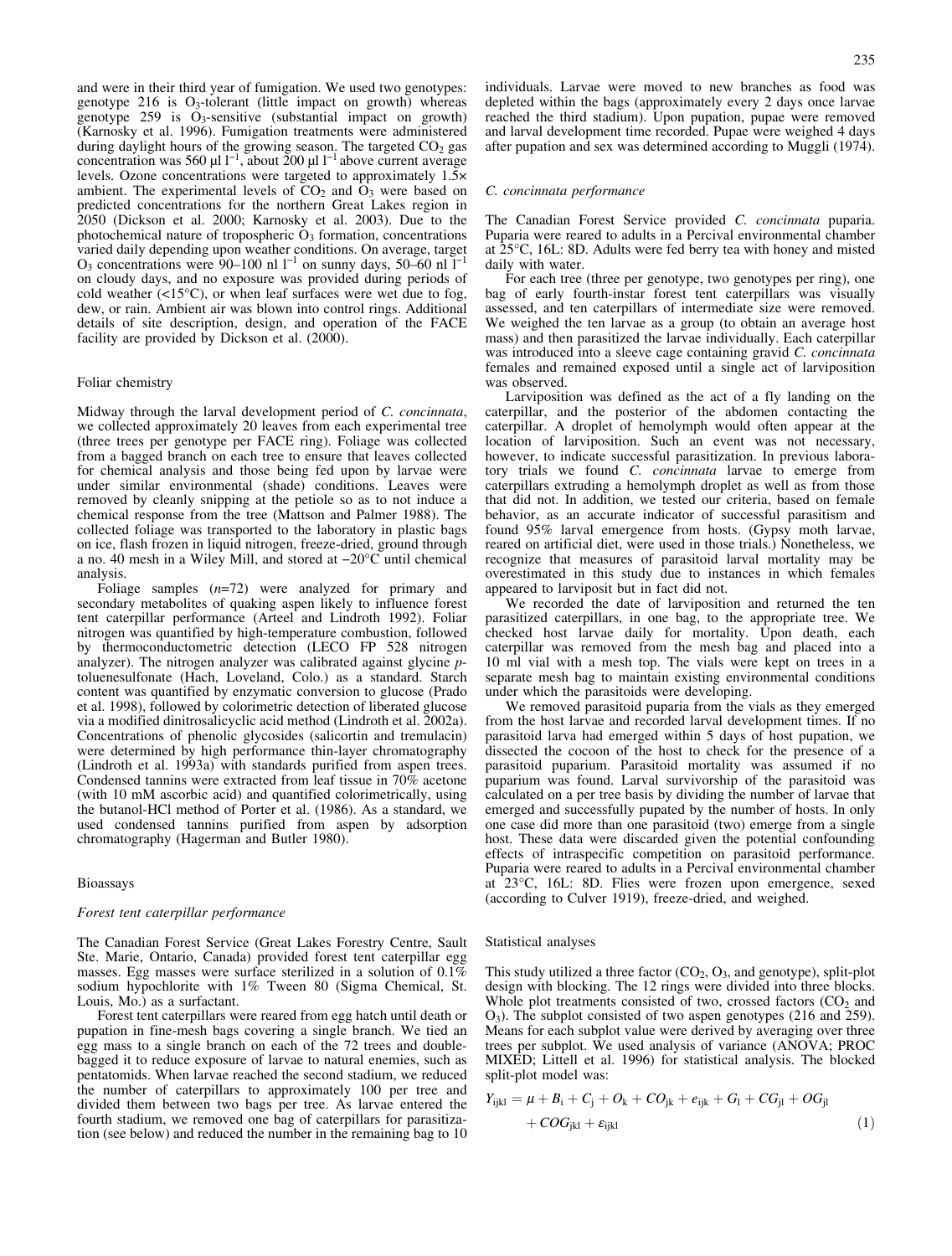where  $Y_{ijkl}$  represents the average response of block i,  $CO<sub>2</sub>$  level j,  $O_3$  level k, and genotype l. Fixed effects were  $CO_2$  level  $(C_i)$ ,  $O_3$ level  $(O_k)$ , genotype  $(G_l)$ , and their interaction terms  $[(CO_{ik})$ ,  $(CG_{\text{il}}), (OG_{\text{il}}),$  and  $(COG_{\text{ik}})$ ]. Random effects included block  $(B_{\text{i}}),$ whole plot error ( $e_{ijk}$ ), and subplot error ( $\varepsilon_{ijkl}$ ).

Forest tent caterpillar and *C. concinnata* performance data were analyzed separately by sex to account for sexual dimorphism, except for parasitoid larval survivorship, for which determination of sex was not possible. Survivorship data were represented as proportions and transformed by arcsine [square root (proportion)] so resulting data had an underlying distribution that was nearly normal with equal variance (Zar 1984). Again, data were aggregated to result in a single value per subplot. Host mass data were log-transformed to correct for unequal variance.

For all models, F-tests were conducted for fixed effects with degrees of freedom for error assigned using the Satterthwaite approximation (Littell et al. 1996). Means and standard errors were calculated using the LSMEANS (least-squares means) procedure and are reported for each  $CO_2 \times O_3 \times$  genotype combination. Due to the low number of replicates for  $CO_2$  and  $O_3(n=3$  FACE rings) and the related risk of type II statistical errors, we report  $P$  values in the range 0.05–0.10 as marginally significant (Filion et al. 2000).

We used multiple regressions (backward elimination) (PROC REG; SAS 1989) to relate herbivore performance to aspen phytochemicals, and parasitoid performance to both aspen phytochemicals and host mass. Mean values per tree were used for herbivore and parasitoid development time and pupal or adult mass. The criterion for a variable to remain in the model was  $\alpha$ =0.10.

# **Results**

## Foliar chemistry

 $CO<sub>2</sub>, O<sub>3</sub>$ , aspen genotype, or their interactions significantly affected the chemical composition of aspen foliage (Fig. 1, Table 1). Elevated  $CO<sub>2</sub>$  and  $O<sub>3</sub>$  both slightly decreased foliar nitrogen concentrations, whereas in combination the pollutants reduced nitrogen concentrations by an average of 20% relative to controls (nearly significant  $CO_2 \times O_3$ interaction).  $CO<sub>2</sub>$  had no effect on starch, but high levels of  $O<sub>3</sub>$  increased starch concentrations. Concentrations of salicortin tended to increase (although not significantly so), while those of tremulacin were not altered, under enriched  $CO<sub>2</sub>$ . Enriched  $O<sub>3</sub>$  decreased concentrations of both phenolic glycosides. In combination, concentrations of salicortin and tremulacin in genotype 216 decreased an average of  $25\%$  under elevated levels of  $O_3$ , whereas concentrations in genotype 259 decreased by only 15% (marginally significant  $O_3 \times$  genotype interaction). Levels of condensed tannins increased in response to elevated  $O_3$ , particularly so in the presence of elevated  $CO<sub>2</sub>$  (averaging 27% over control values for the two genotypes).

Fig. 1 Effects of  $CO<sub>2</sub>$  and  $O<sub>3</sub>$ fumigation on foliar chemistry in aspen genotype 216 (solid bars) and 259 (hatched bars). Vertical lines indicate +1 SE calculated from the pooled variance

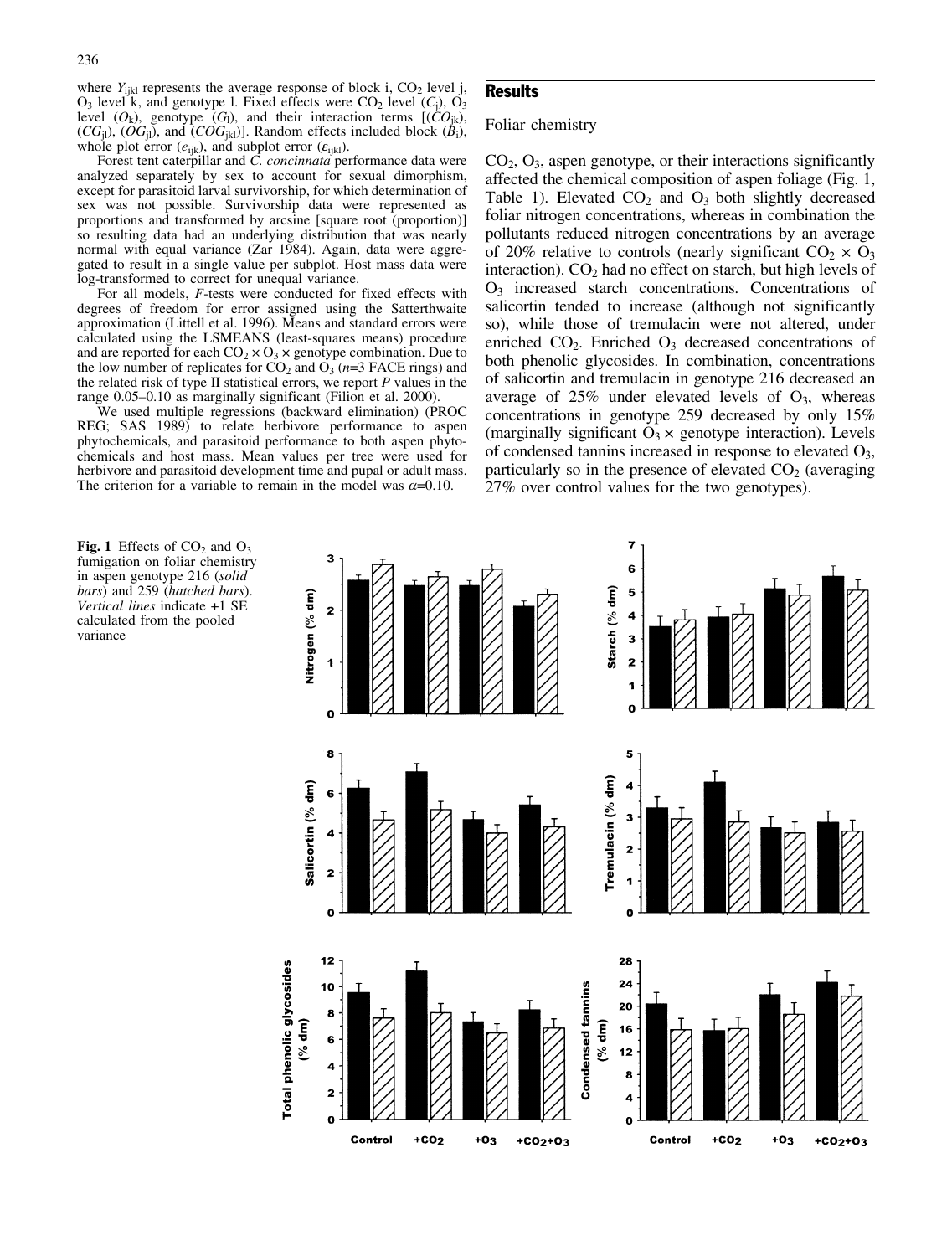Fig. 2 Masses of fourth instar forest tent caterpillars, subsequently used as hosts for Compsilura concinnata, reared on aspen genotype 216 (solid bars) and 259 (hatched bars) under elevated  $CO<sub>2</sub>$  and  $O<sub>3</sub>$ . Nontransformed data are presented. Vertical lines indicate +1 SE calculated from the pooled variance



**Table 1** Summary of P values for the effects of  $CO<sub>2</sub>$ ,  $O<sub>3</sub>$ , and genotype on chemical composition of aspen leaves

| Main effects and interactions   | Nitrogen | Starch | Salicortin | Tremulacin | Total phenolic glycosides <sup>a</sup> | Condensed tannins |
|---------------------------------|----------|--------|------------|------------|----------------------------------------|-------------------|
| CO <sub>2</sub>                 | < 0.001  | 0.276  | 0.109      | 0.347      | 0.157                                  | 0.849             |
| O <sub>3</sub>                  | 0.005    | 0.004  | 0.007      | 0.030      | 0.011                                  | 0.007             |
| $CO2 \times O3$                 | 0.070    | 0.934  | 0.822      | 0.635      | 0.721                                  | 0.077             |
| Genotype                        | 0.002    | 0.709  | 0.001      | 0.017      | < 0.001                                | 0.008             |
| $CO2 \times$ genotype           | 0.455    | 0.675  | 0.493      | 0.220      | 0.286                                  | 0.115             |
| $O_3 \times$ genotype           | 0.797    | 0.280  | 0.138      | 0.170      | 0.087                                  | 0.654             |
| $CO2 \times O3 \times$ genotype | 0.870    | 0.883  | 0.914      | 0.341      | 0.680                                  | 0.293             |

 $a$  Total phenolic glycosides = salicortin + tremulacin

Table 2 Summary of P values for the effects of  $CO<sub>2</sub>, O<sub>3</sub>$ , and genotype on herbivore performance

| Main effects and interactions     | Fourth instar mass | Development time |         | Pupal mass |         |
|-----------------------------------|--------------------|------------------|---------|------------|---------|
|                                   |                    | Female           | Male    | Female     | Male    |
| CO <sub>2</sub>                   | 0.513              | 0.163            | 0.002   | 0.347      | 0.177   |
| О3                                | 0.007              | 0.118            | 0.656   | 0.287      | 0.125   |
| $CO2 \times O3$                   | 0.024              | 0.071            | 0.109   | 0.202      | 0.288   |
| Genotype                          | < 0.001            | < 0.001          | < 0.001 | 0.002      | < 0.001 |
| $CO2 \times$ genotype             | 0.017              | 0.013            | < 0.001 | 0.220      | 0.777   |
| $O_3 \times$ genotype             | 0.200              | 0.539            | 0.018   | 0.714      | 0.146   |
| $CO_2 \times O_3 \times$ genotype | 0.278              | 0.002            | 0.023   | 0.251      | 0.819   |

Foliar composition differed appreciably between the aspen genotypes for all metabolites quantified except starch. Genotype 259 had, on average, 11% more nitrogen than did genotype 216, but lower levels of salicortin (29%), tremulacin (19%), and condensed tannins (14%). The two genotypes responded similarly to  $CO<sub>2</sub>$ - and  $O<sub>3</sub>$ enrichment, except for minor differences with respect to the responses of phenolic glycosides to high levels of  $O_3$ .

#### Herbivore performance

Two sets of data were used for assessment of forest tent caterpillar performance. One set consisted of responses to treatments by fourth instar larvae subsequently used as hosts for Compsilura concinnata, while the second

consisted of responses to treatments by larvae reared from egg hatch to pupation.

#### Fourth instar mass

 $CO<sub>2</sub>, O<sub>3</sub>$ , aspen genotype, or their interactions altered the masses of larvae used as hosts (Fig. 2, Table 2). Masses of larvae reared on the two aspen genotypes were similar under ambient  $CO<sub>2</sub>$  (control, +O<sub>3</sub>), but divergent under elevated  $CO_2$ , contributing to a significant  $CO_2 \times$ genotype interaction. Elevated  $O_3$  increased masses of larvae on both aspen genotypes, and more so at ambient than elevated  $CO_2$  ( $CO_2 \times O_3$  interaction). Larvae feeding on genotype 259 weighed an average of 40% more than did those feeding on genotype 216.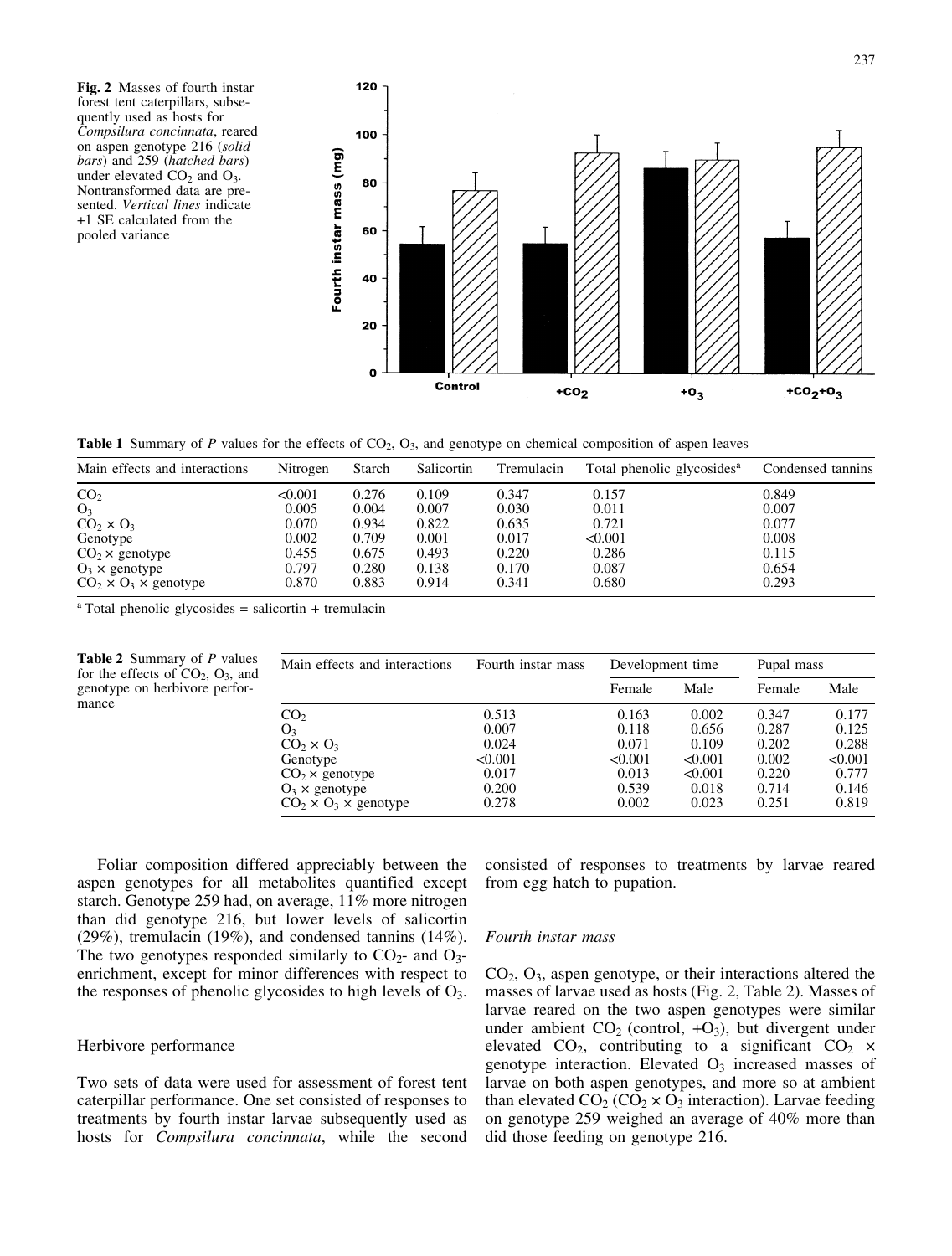Fig. 3 Larval development times and pupal masses (fresh) of forest tent caterpillars reared on aspen genotype 216 (solid bars) and 259 (hatched bars) under elevated  $CO<sub>2</sub>$  and  $O<sub>3</sub>$ . Vertical lines indicate +1 SE calculated from the pooled variance



Table 3 Phytochemicals accounting for variation in herbivore performance (multiple regressions using backward elimination,  $\alpha = 0.10$  was the criterion for remaining in the model) (CT condensed tannins, N nitrogen, PG phenolic glycosides<sup>a</sup>)

| Parameter  | Regression model                      | Partial regression compo-<br>nents <sup>b</sup> |                  |                |                         |                           |
|------------|---------------------------------------|-------------------------------------------------|------------------|----------------|-------------------------|---------------------------|
|            | Equation                              | $R^2$                                           | $\boldsymbol{P}$ | Variable       | $R^2$                   | $\boldsymbol{P}$          |
|            | Larval development time               |                                                 |                  |                |                         |                           |
| Females    | $53.84 + 0.98$ (PG) $-6.12$ (N)       | 0.315                                           | < 0.001          | <b>PG</b><br>N | 0.187<br>0.138          | < 0.001<br>< 0.001        |
| Males      | $41.32+1.01(PG) + 0.24(CT) - 3.39(N)$ | 0.282                                           | < 0.001          | PG<br>CT<br>N  | 0.163<br>0.035<br>0.032 | < 0.001<br>0.084<br>0.098 |
| Pupal mass |                                       |                                                 |                  |                |                         |                           |
| Females    | $253.29 - 15.10(PG) + 94.85(N)$       | 0.212                                           | < 0.001          | PG<br>N        | 0.125<br>0.093          | 0.003<br>0.010            |
| Males      | 462.80-14.48(PG)-4.57(CT)             | 0.282                                           | < 0.001          | PG<br>CT       | 0.262<br>0.134          | < 0.001<br>< 0.001        |

<sup>a</sup> For regression analyses, phenolic glycosides (salicortin and tremulacin) were pooled

 $\bar{b}$  Due to correlations among independent variables, values depend on order and partial  $R^2$  values do not accurately represent the proportion of variance explained by each variable in the model

## Larval development time and pupal mass

Air treatments, aspen genotype, and their interactions influenced the performance of larvae reared to pupation, and differentially so between sexes (Fig. 3, Table 2). Independently, enriched  $CO<sub>2</sub>$  and  $O<sub>3</sub>$  did not affect female larval development times. However, elevated  $O_3$ , in relation to ambient air, reduced the development times of female larvae reared on genotype 216 an average of 6.5 days  $(CO_2 \times O_3 \times$  genotype interaction). For males, elevated CO2 slowed larval development for those reared on genotype 216, and more so when in combination with elevated  $O_3$ . Conversely,  $CO_2$  and  $O_3$ , in combination, slightly reduced the development time of males reared on genotype 259 ( $CO_2 \times O_3 \times$  genotype interaction). Female

and male larvae reared on genotype 259 developed faster than did larvae reared on genotype 216, an average of 8 and 6 days, respectively.  $CO<sub>2</sub>$  and  $O<sub>3</sub>$  treatments did not significantly alter pupal masses. Pupae of both sexes responded similarly to the two aspen genotypes, with those reared on genotype 259 weighing an average of 29% more than those on genotype 216.

## Relationship of herbivore performance to aspen phytochemicals

Overall, foliar chemical composition of aspen explained relatively little (21–32%) of the variation in forest tent caterpillar performance (Table 3). Larval development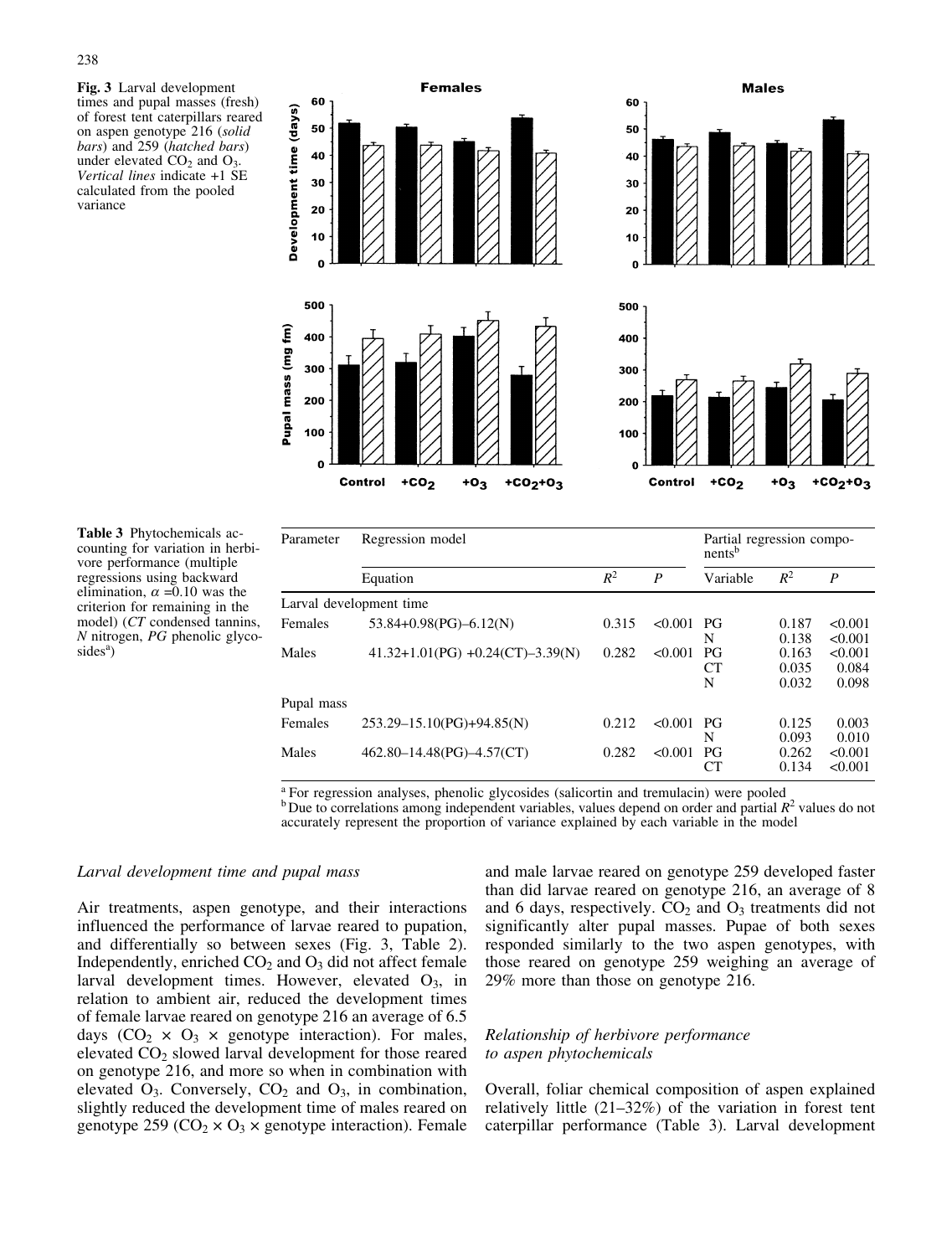Fig. 4 Survivorship of C. concinnata associated with aspen genotype 216 (solid bars) and 259 (hatched bars) under elevated  $CO<sub>2</sub>$  and  $O<sub>3</sub>$ . Nontransformed data are presented. Vertical lines indicate +1 SE calculated from the pooled variance

100

80

Fig. 5 Larval development times and adult masses (dry) of C. concinnata associated with aspen genotype 216 (solid bars) and 259 (hatched bars) under elevated  $CO<sub>2</sub>$  and  $O<sub>3</sub>$ . Vertical lines indicate +1 SE calculated from the pooled variance



times were correlated with dietary concentrations of phenolic glycosides, nitrogen, and (for males) tannins. Pupal masses were correlated with concentrations of phenolic glycosides, nitrogen (females) and tannins (males).

 $+CO<sub>2</sub>$ 

Control

 $+<sub>o<sub>3</sub></sub>$ 

+CO<sub>2</sub>+O<sub>3</sub>

## Parasitoid performance

CO2, O3, aspen genotype, or their interactions altered larval survivorship as well as performance of female C. concinnata (Figs. 4, 5, Table 4). In general, enriched  $CO<sub>2</sub>$ had little effect on larval survivorship except in the

presence of elevated  $O_3$ , where survivorship of insects on genotype 259 declined, relative to those in the  $+CO<sub>2</sub>$ treatment (marginally significant  $CO_2 \times O_3 \times$  genotype interaction). Elevated  $O_3$  alone markedly decreased larval survivorship, but this decline was offset in the presence of enriched  $CO<sub>2</sub>$  for parasitoids associated with genotype 216. Overall, survivorship of parasitoid larvae associated with genotype 259 was only half that of larvae associated with genotype 216. Neither  $CO<sub>2</sub>$  nor  $O<sub>3</sub>$  affected parasitoid larval development times. Female larvae developed faster (average of 3.4 days) in hosts reared on genotype 216 compared to those on genotype 259.  $CO<sub>2</sub>$  and  $O<sub>3</sub>$ interacted to affect female adult masses, and differentially

Control

 $+CO<sub>2</sub>$ 

 $+<sub>0<sub>3</sub></sub>$ 

+CO<sub>2</sub>+O<sub>3</sub>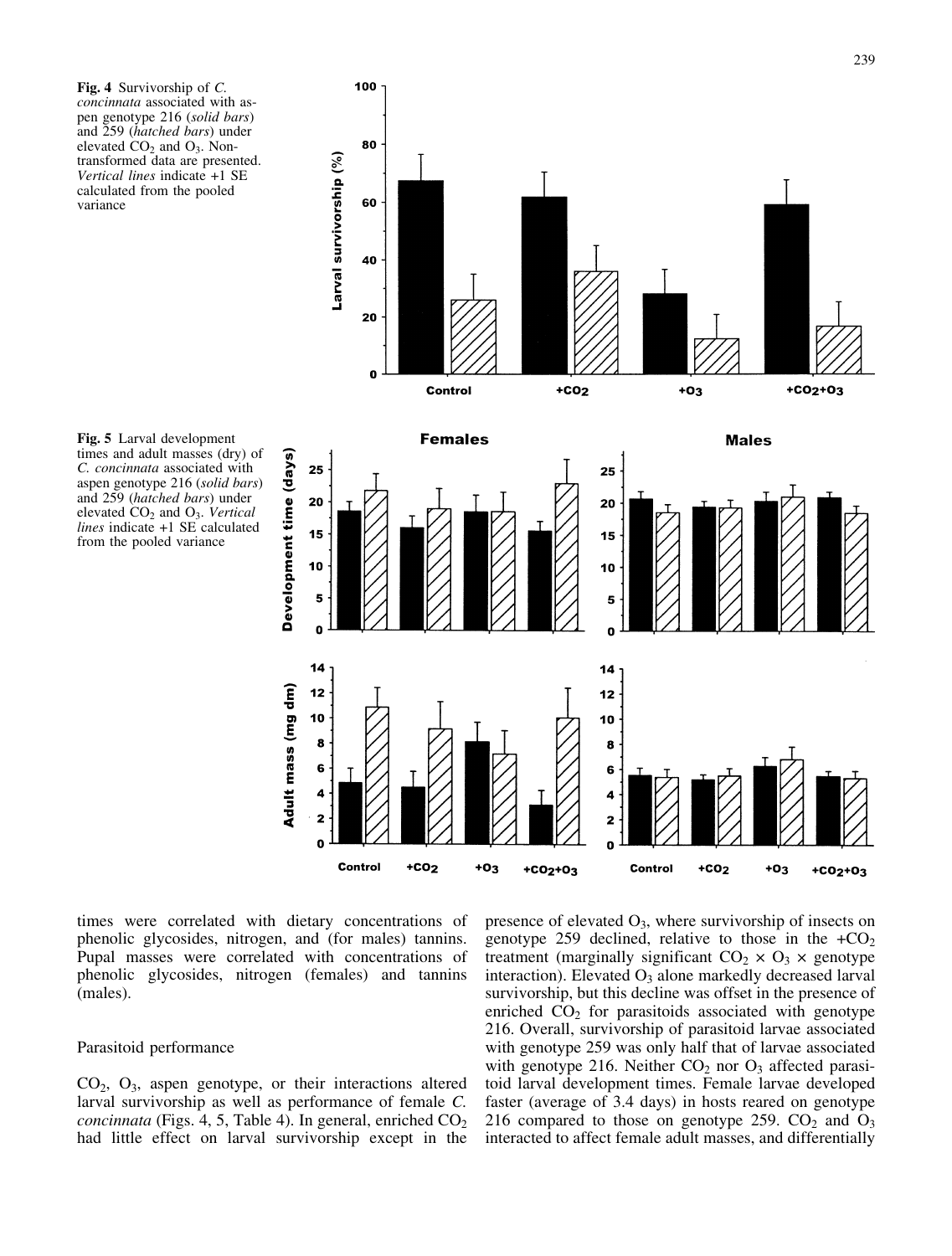Table 4 Summary of P values for the effects of  $CO<sub>2</sub>, O<sub>3</sub>$ , and genotype on parasitoid performance

| Main effects                      | Larval       | Development time |       | Adult mass |       |  |
|-----------------------------------|--------------|------------------|-------|------------|-------|--|
| and interactions                  | survivorship | Female           | Male  | Female     | Male  |  |
| CO <sub>2</sub>                   | 0.073        | 0.607            | 0.565 | 0.400      | 0.173 |  |
| O <sub>3</sub>                    | 0.001        | 0.962            | 0.509 | 0.863      | 0.222 |  |
| $CO2 \times O3$                   | 0.204        | 0.371            | 0.724 | 0.987      | 0.250 |  |
| Genotype                          | < 0.001      | 0.083            | 0.234 | 0.004      | 0.773 |  |
| $CO2 \times$ genotype             | 0.637        | 0.350            | 0.748 | 0.194      | 0.895 |  |
| $O_3 \times$ genotype             | 0.784        | 0.864            | 0.887 | 0.347      | 0.903 |  |
| $CO_2 \times O_3 \times$ genotype | 0.087        | 0.321            | 0.125 | 0.074      | 0.527 |  |

Table 5 Phytochemicals and host mass accounting for variation in parasitoid performance (multiple regressions using backward elimination,  $\alpha = 0.10$  was the criterion for remaining in the model) (CT condensed tannins, HM host mass, PG phenolic glycosides<sup>a</sup>)

| Parameter               | Regression model                                                                                                                         | Partial regression components <sup>b</sup> |                  |                       |                         |                             |
|-------------------------|------------------------------------------------------------------------------------------------------------------------------------------|--------------------------------------------|------------------|-----------------------|-------------------------|-----------------------------|
|                         | Equation                                                                                                                                 | $R^2$                                      | $\boldsymbol{P}$ | Variable              | $R^2$                   | $\boldsymbol{P}$            |
| Larval survivorship     | $-0.03+0.07(PG)-0.01(HM)+0.02(CT)$                                                                                                       | 0.225                                      | < 0.001          | PG<br>HM<br>CT        | 0.101<br>0.068<br>0.044 | 0.005<br>0.020<br>0.060     |
| Larval development time |                                                                                                                                          |                                            |                  |                       |                         |                             |
| Females<br>Males        | No variable met $\alpha = 0.1$ criterion<br>for remaining in model<br>No variable met $\alpha = 0.1$ criterion<br>for remaining in model |                                            |                  |                       |                         |                             |
| Adult mass              |                                                                                                                                          |                                            |                  |                       |                         |                             |
| Females                 | $24.27 - 1.20$ (PG) $-0.53$ (CT) $+0.04$ (HM)                                                                                            | 0.621                                      | < 0.001          | PG<br><b>CT</b><br>HM | 0.373<br>0.333<br>0.063 | < 0.001<br>< 0.001<br>0.048 |
| Males                   | No variable met $\alpha = 0.1$ criterion for re-<br>maining in model                                                                     |                                            |                  |                       |                         |                             |

<sup>a</sup> For regression analyses, phenolic glycosides (salicortin and tremulacin) were pooled.

 $\overline{b}$  Due to correlations among independent variables, partial  $R^2$  values do not accurately represent the proportion of variance explained by each variable in the model.

so for parasitoids associated with the two aspen genotypes. Under high levels of  $O_3$  but ambient  $CO_2$ , female adult masses tended to increase for parasitoids associated with genotype 216, and decrease for those associated with genotype 259 (marginally significant  $CO_2 \times O_3 \times$ genotype interaction). Overall, female flies from hosts reared on genotype 259 weighed 1.8 times more than those from caterpillars reared on genotype 259. Masses of male flies, however, did not differ between genotypes.

# Relationship of parasitoid performance to aspen phytochemicals and host mass

Larval survivorship of C. concinnata was correlated relatively weakly, but significantly, with phenolic glycoside and condensed tannin concentrations, and with host mass (Table 5). Development times of both sexes, and adult mass of male parasitoids, were not significantly related to aspen quality or host mass. For females, however, 62% of the variance in adult mass could be explained by a combination of aspen secondary metabolites and host mass.

#### **Discussion**

## Foliar chemistry

Elevated  $CO<sub>2</sub>$  had little effect on both primary and secondary metabolites of aspen. Nitrogen concentrations declined slightly, but the magnitude of change was small relative to decreases observed in former studies of aspen under enriched  $CO<sub>2</sub>$  (Lindroth et al. 1993a, 1997, 2001a, 2001b; Roth and Lindroth 1995; Zak et al. 2000). Starch concentrations were unaltered by  $CO<sub>2</sub>$ , a result different from those of previous studies, in which starch concentrations increased (Lindroth 1996b). However, other studies of quaking aspen at the FACE site have reported similar, minimal effects of  $CO<sub>2</sub>$  on nitrogen and starch levels (Lindroth et al. 2002b; Kopper and Lindroth 2003a, 2003b). Carbon-based secondary metabolites also showed weak responses, in contrast to the general trend of increased concentrations of phenolics under elevated  $CO<sub>2</sub>$ (Koricheva et al. 1998). Other studies of aspen at the FACE facility have documented small to moderate changes in phenolic glycoside and condensed tannin concentrations under enriched  $CO<sub>2</sub>$  (Lindroth et al. 2001a, 2002b; Kopper and Lindroth 2003a, 2003b).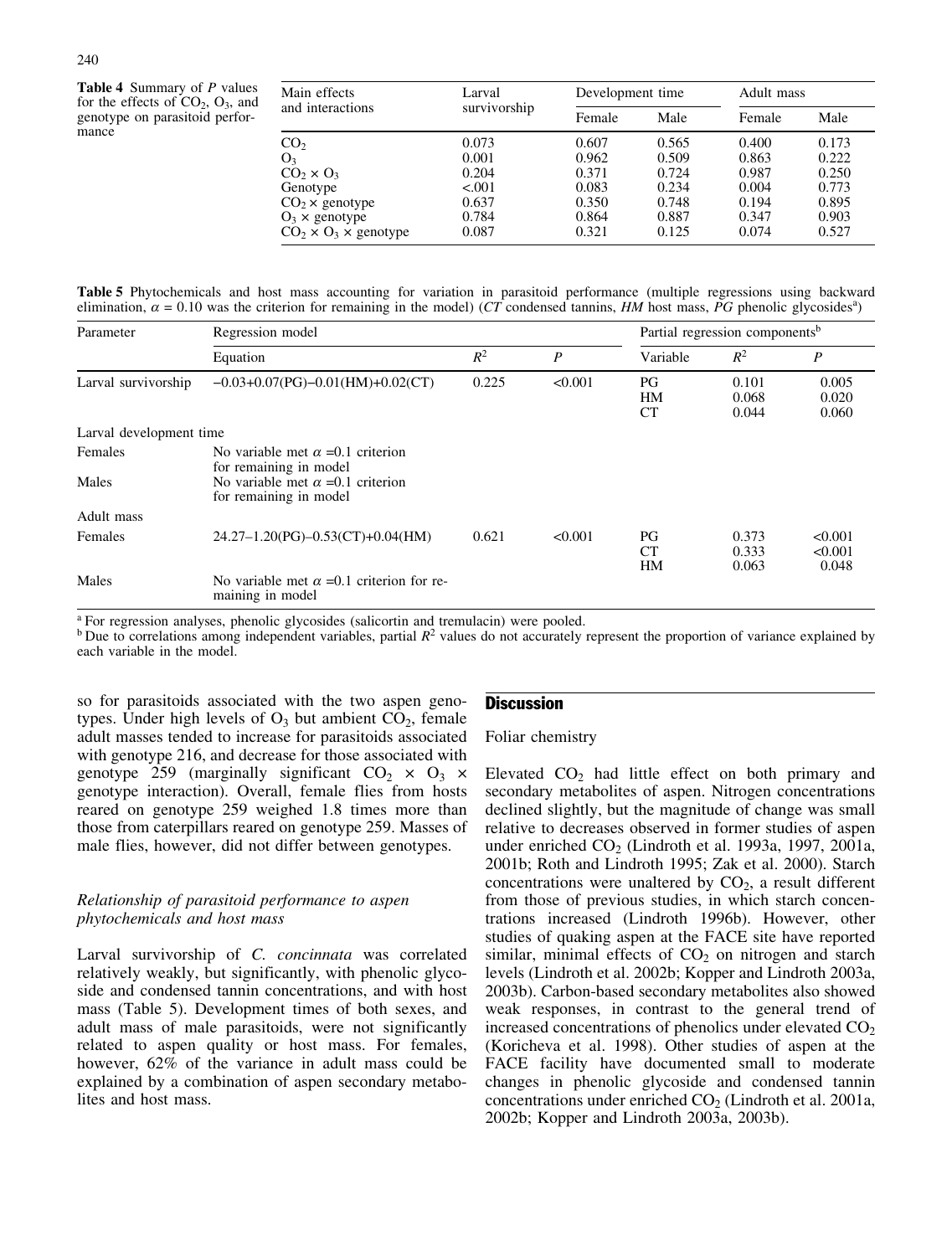241

Several explanations exist for the minimal effects of elevated  $CO_2$  observed in this study. First, the level of  $CO_2$ enrichment was considerably lower than that of previous, related studies (560 vs 650–700  $\mu$ l l<sup>-1</sup>). Given that Herms et al. (1995) found much more pronounced effects of  $CO<sub>2</sub>$ on forest tent caterpillar performance using the same aspen clones, but 750  $\mu$ l l<sup>-1</sup> concentrations of CO<sub>2</sub> in growth chambers, this explanation seems likely. Second, high nutrient availability, such as occurs at the FACE site (Dickson et al. 2000), can dampen  $CO<sub>2</sub>$ -mediated changes in foliar chemistry (Lavola and Julkunen-Tiitto 1984; Kinney et al. 1997; Lindroth et al. 2001a).

Elevated  $O_3$  altered foliar composition to a greater extent than did  $CO<sub>2</sub>$ . Concentrations of nitrogen decreased marginally, while those of starch increased. Previous work has shown that responses of these two metabolites to elevated  $O_3$  are quite variable, but levels tend to decrease (Koricheva et al. 1998). Recent studies of aspen genotype 216 at the FACE facility found an  $O_3$ -mediated decline in nitrogen, and no change or an increase in starch, concentrations (Lindroth et al. 2001b; Kopper and Lindroth 2003a, 2003b). For secondary metabolites, enriched  $O_3$  decreased levels of phenolic glycosides while increasing those of condensed tannins. Exposure to  $O_3$ often results in increased activity of defense-related plant enzymes, including those regulating the shikimic acid pathway from which phenolics are derived (Kangasjärvi et al. 1994). Thus, production of phenolic compounds may be expected to increase, as was observed in condensed tannins. The converse reduction in phenolic glycosides was likely a result of competition between branches of the shikimic acid pathway for substrates (Keinanen et al. 1999), as such competition can be influenced by abiotic factors such as air pollution (Loponen et al. 1998).

Foliar chemistry was minimally affected by interactions between pollutants or by interactions between pollutants and aspen genotype. As predicted,  $CO<sub>2</sub>$  and O3 additively decreased nitrogen, and increased condensed tannin, concentrations. In general, the two aspen genotypes, irrespective of  $O_3$  tolerance, responded similarly. The primary exception was phenolic glycoside concentrations. Enriched  $O_3$  elicited a greater reduction in levels of salicortin and tremulacin in the  $O_3$ -tolerant genotype 216 than in the sensitive genotype 259. Thus, this study shows that, depending upon the foliar chemical, the independent effects of  $CO<sub>2</sub>$  and  $O<sub>3</sub>$  on plant chemistry can be amplified or dampened when the two pollutants occur together, and that plant responses may be generally similar between genotypes. Previous studies, however, with larger numbers of aspen genotypes, have documented greater differences in responses to elevated  $CO<sub>2</sub>$ among genotypes (Lindroth et al. 2001a, 2002b).

## Herbivore performance

Independently, elevated  $CO<sub>2</sub>$  had few biologically significant effects on forest tent caterpillar performance.  $CO<sub>2</sub>$ marginally increased development time, and differentially so for insects on the two aspen genotypes, but had no effect on larval and pupal masses. Lack of  $CO<sub>2</sub>$ -mediated alterations in forest tent caterpillar performance mirrors the minimal changes observed in foliar composition. Other research, however, has documented greater alterations of aspen foliar chemistry under elevated  $CO<sub>2</sub>$  and, in turn, more pronounced reductions in the growth and development of lepidopterans, including forest tent caterpillars (Lindroth et al. 1993a, 2002b; Roth and Lindroth 1995; Roth et al. 1998). Herms et al. (1995) did not evaluate foliar chemistry, but also found marked negative impacts of  $CO<sub>2</sub>$  on tent caterpillar performance.

Conversely, elevated  $O_3$  significantly improved herbivore performance. Caterpillars (fourth instars) were larger, and females developed faster, under the  $+O_3$  treatment. The  $O_3$ -mediated trend of increased mass was also apparent in pupae, but was not statistically significant, and thus may reflect a decreased sensitivity of late instar larvae to changes in food quality (Scriber and Slansky 1981). Increased herbivore performance corresponds with the decreased phenolic glycoside concentrations under elevated O3. Previous studies with forest tent caterpillars have shown that performance declines as concentrations of phenolic glycosides increase (Lindroth and Bloomer 1991; Hemming and Lindroth 1995; Hwang and Lindroth 1997; Kopper and Lindroth 2003b). In a related "chamber" experiment, using the same aspen genotypes as in our work, Herms et al. (1995) also found that ozone fumigation led to improved tent caterpillar performance. Similarly, other studies of leaf-chewing insects have documented  $O_3$ mediated declines in larval development times coupled with increased larval or pupal masses (Trumble et al. 1987; Chappelka et al. 1988; Jackson et al. 2000).

Overall, the consequences of interactions between  $CO<sub>2</sub>$ and  $O_3$  for herbivore performance were generally few, and were themselves influenced by plant genotype  $(CO<sub>2</sub> \times$  $O_3 \times$  genotype interactions). This result is similar to those of Kopper and Lindroth (2003b) who conducted a related study with forest tent caterpillars at the Aspen FACE site.

Regression analyses showed that phenolic glycoside and nitrogen concentrations explained a small portion of the variation in larval development times and pupal masses. The detrimental effects (e.g., prolonged development time) of phenolic glycosides on forest tent caterpillars are amplified when protein levels are low (Lindroth and Bloomer 1991). Hence, in addition to the direct impact of reduced nutritional quality, decreases in nitrogen may have increased the influence of phenolic glycosides on larval performance. This interaction could explain why larvae reared on genotype 216, in which phenolic glycoside concentrations were higher relative to those in genotype 259, were more responsive to pollutantmediated changes in foliar nitrogen than those on genotype 259. Accordingly, performance was lower for larvae on genotype 216 relative to that of larvae on genotype 259. These results suggest that, for leaf-chewing insects, the consequences of  $CO<sub>2</sub>$ - and  $O<sub>3</sub>$ -mediated changes in foliar chemical composition may depend upon the overall suitability of host plants as food sources.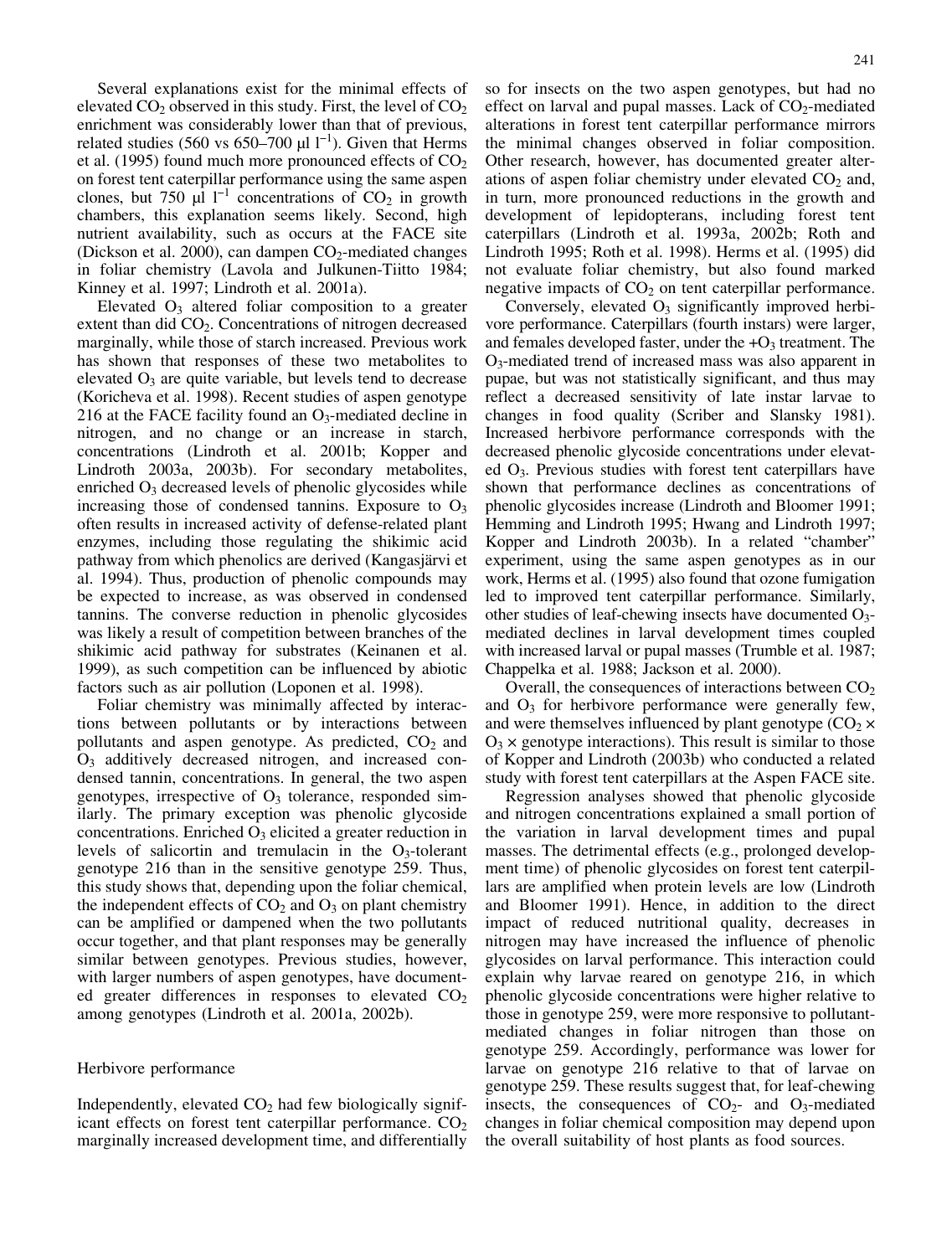# Parasitoid performance

Elevated CO2, alone, had no impact on Compsilura concinnata, consistent with its minimal effects at the first and second trophic levels. This result parallels those of an earlier study, in which elevated  $CO<sub>2</sub>$  was shown to have relatively weak effects on the fitness of a hymenopteran parasitoid (Roth and Lindroth 1995). However, other aspects of parasitoid fitness, not addressed in this study, may be altered by elevated  $CO<sub>2</sub>$ . For example, many parasitoids use chemical cues to locate hosts (Vet and Dicke 1992). Air pollutants, such as  $CO<sub>2</sub>$ , could interfere with reception of these cues, thereby potentially altering searching efficiencies. Conversely, parasitoids could benefit indirectly from increased levels of CO<sub>2</sub>. Prolonged development time (as observed in males under the  $+CO<sub>2</sub>$  $+O<sub>3</sub>$  treatments) and increased consumption are common  $CO<sub>2</sub>$ -mediated responses of leaf-chewers and may increase exposure of herbivores to natural enemies. Indeed, Stiling et al. (1999, 2003) found that under elevated  $CO<sub>2</sub>$ , leafminers produced larger mines and suffered increased rates of attack by natural enemies.

In contrast to  $CO<sub>2</sub>$ , elevated  $O<sub>3</sub>$  significantly altered parasitoid fitness. In the  $+O_3$  treatment, where tent caterpillar performance improved, C. concinnata associated with genotype 216 suffered marked declines in survivorship. Similarly, Karowe and Schoonhoven (1992) found that parasitoid survivorship declined in hosts that developed faster and grew larger. Additionally in the  $+O_3$ treatment, adult female parasitoids associated with genotype 216 tended to be larger relative to those in the control treatment. This trend was likely a response to  $O_3$ mediated changes in phenolic glycoside concentrations and host masses, as adult female mass was strongly and negatively correlated with phenolic glycoside concentration, and weakly but positively correlated with host mass. In fact, Roth et al. (1997) found that both a lepidopteran host (Lymantria dispar) and its parasitoid (Cotesia melanoscela) were larger when the host was reared on a diet low in phenolic glycoside concentration.

Aspen genotype strongly affected all parameters of parasitoid fitness. Larval survivorship of parasitoids associated with genotype 259, on which tent caterpillars grew faster and larger, was much lower than for those associated with genotype 216. This result suggests that improved host performance decreased parasitoid survivorship. Similarly, Cheng (1970) found that a tachinid endoparasitoid had lower larval survivorship in winter moth larvae feeding on oak, a preferred host plant, relative to those feeding on other plants, and suggested the difference in parasitoid survivorship was due in part to increased performance of the caterpillars feeding on oak. Compsilura concinnata (females only) also grew slower as larvae, but weighed more as adults, from hosts on genotype 259 relative to those from hosts on genotype 216. In addition to phenolic glycosides, condensed tannin concentrations explained a relatively large amount of variation in, and were negatively correlated with, adult masses of C. concinnata. Given the minimal influence of

aspen condensed tannins on forest tent caterpillar performance (Hemming and Lindroth 1995), this finding suggests that the foliar chemicals limiting the parasitoid may be different from those limiting its host.

In combination, the  $O_{3}$ - and genotype-mediated changes in parasitoid performance present conflicting results of diet-mediated host suitability for the parasitoid. Trees on which herbivores grew faster and weighed more led to declines in parasitoid survivorship but increased adult masses of surviving female parasitoids. We offer several explanations for this apparent discrepancy. First, whether the influence of host plant quality on parasitoid performance is positive or negative may differ among parasitoid life stages. Second, our results may reflect sizedependent selection of parasitoid larvae. Smaller larvae may have been particularly susceptible to mortality in treatments (e.g.,  $+O_3$ , genotype 259) in which overall survivorship was poor. Ellers and van Alphen (2002) found a similar trend of increased size of female parasitoids under environmental conditions that elicited higher larval mortality. In short, plant-mediated changes in host quality may have led to a shift in the size distribution of emerging female parasitoids. Increased size of adult females may have implications for the potential fecundity of C. concinnata, as size is positively correlated with number of ovarioles (Bourchier 1991).

In summary, atmospheric concentrations of  $CO<sub>2</sub>$ predicted for the future are likely to have minimal plant-mediated impact on performance of the forest tent caterpillar and its endoparasitoid C. concinnata. In contrast, elevated  $O_3$  concentrations may lead to improved caterpillar performance (see also Kopper and Lindroth 2003b) but markedly reduced fitness (especially survivorship) of *C. concinnata*. Moreover, the independent and interactive effects of the pollutants may themselves be influenced by interactions with host plant quality.

Results from this and related research suggest that the impact of herbivory on biomass accrual may shift in relation to the relative concentrations of  $CO<sub>2</sub>$  and  $O<sub>3</sub>$  in forests of the future. Aspen growth is significantly increased under high  $CO<sub>2</sub>$ , but decreased under high  $O<sub>3</sub>$ , concentrations (Percy et al. 2002). That difference is likely to be exacerbated by the impacts of  $CO<sub>2</sub>$  and  $O<sub>3</sub>$  on herbivorous insects and parasitoids as documented in this study.

Acknowledgements We thank Kate Zachman, Aimee Weldon, Kelly Krein, Brian Kopper, Heidi Barnhill, and the Aspen FACE Experiment staff for assistance in the field and laboratory. We also thank Brian Rehill for suggestions on this work, Peter Crump for assistance with SAS, and John Dedes for advice on rearing Compsilura concinnata. Bob McCron and Kees van Frankenheyzen (Canadian Forest Service, Sault Ste. Marie, Canada) provided Malacosoma disstria egg masses and C. concinnata puparia, respectively. This work was supported by McIntire-Stennis grant WIS04457 and National Science Foundation grant DEB-9707263. The FACE facility was supported by the U.S. Department of Energy (Office of Biological and Environmental Research grant DE-FG02–95ER62125), the U.S. Forest Service Global Change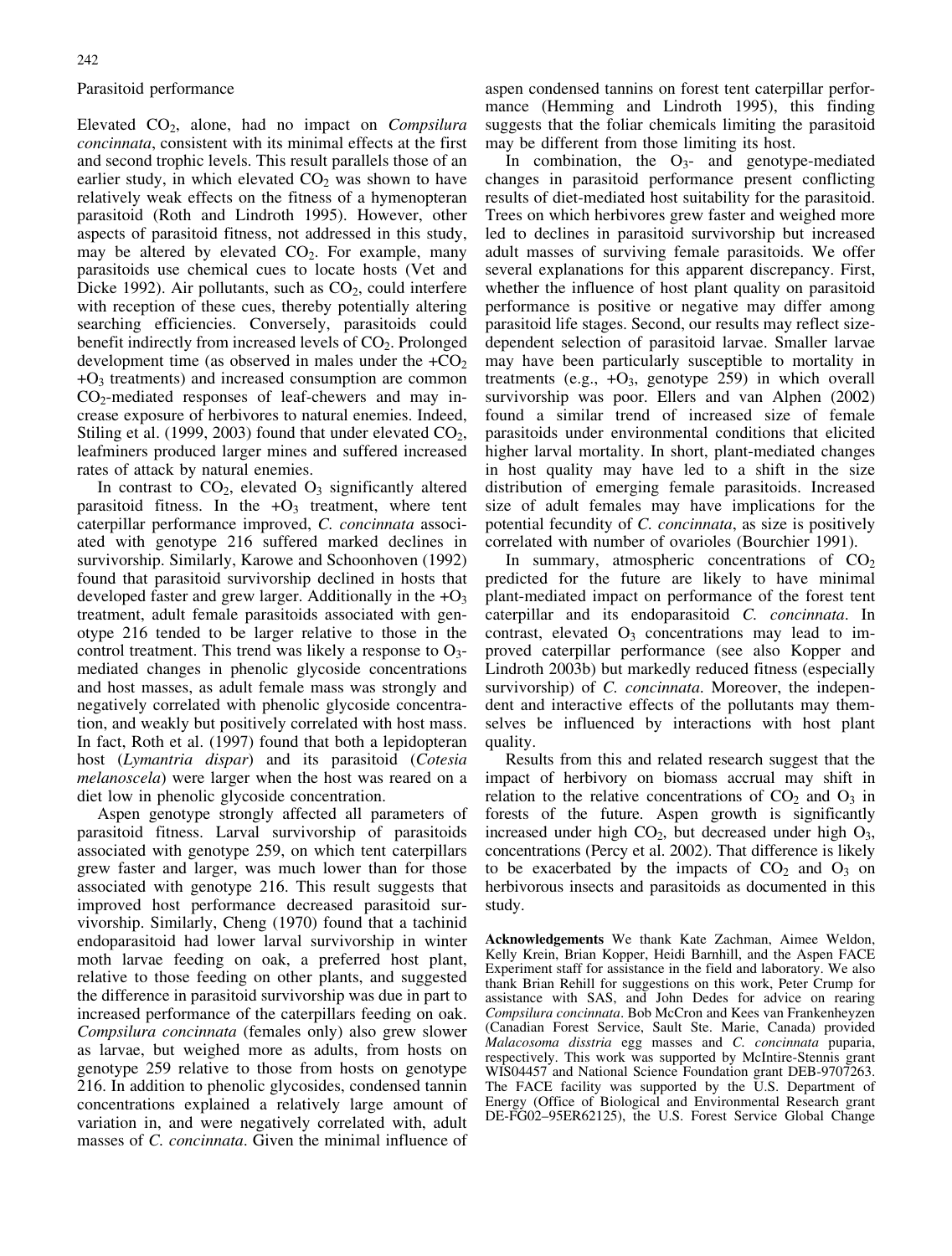Program, and the U.S. Forest Service North Central Research Station.

## References

- Arnaud PH (1978) A host-parasitoid catalog of North American Tachinidae (Diptera). US Dept Agric Misc Publ 1319:1–860
- Arteel GE, Lindroth RL (1992) Effects of aspen phenolic glycosides on gypsy moth (Lepidoptera: Lymantriidae) susceptibility to Bacillus thuringiensis. Great Lakes Entomol 25:239–244
- Barbosa P, Saunders JA, Waldvogel M (1982) Plant-mediated variation in herbivore suitability and parasitoid fitness. In: Visser JH, Minks AK (eds) Proceedings of the 5th International Symposium in Insect-Plant Relationships. Center for Agricultural Publishing and Documentation, Wageningen, pp 63–71
- Bezemer TM, Jones TH (1998) Plant-insect herbivore interactions in elevated atmospheric  $CO<sub>2</sub>$ : quantitative analyses and guild effects. Oikos 82:212–222
- Bourchier RS (1991) Growth and development of Compsilura concinnata (Meigan) (Diptera: Tachinidae) parasitizing gypsy moth larvae feeding on tannin diets. Can Entomol 123:1047– 1055
- Cannon WN (1993) Gypsy moth (Lepidoptera: Lymantriidae) consumption and utilization of northern red oak and white oak foliage exposed to simulated acid rain and ozone. Environ Entomol 22:669–673
- Ceulemans R, Janssens IA, Jach ME (1999) Effects of  $CO<sub>2</sub>$ enrichment on trees and forests: lessons to be learned in view of future ecosystem studies. Ann Bot 84:577–590
- Chappelka AH, Kraemer ME, Mebrahtu T, Rangappa M, Benepal PS (1988) Effects of ozone on soybean resistance to the Mexican bean beetle (Epilachna varivestris Mulsant). Environ Exp Bot 28:53–60
- Cheng L (1970) Timing of attack of Lypha dubia Fall (Diptera: Tachinidae) on the winter moth, Operophtera brumata (L.) (Lepidoptera: Geometridae) as a factor affecting parasite success. J Anim Ecol 39:313–320
- Coleman JS, Jones CG (1988) Plant stress and insect performance: cottonwood, ozone and a leaf beetle. Oecologia 76:57–61
- Coviella CE, Trumble JT (1999) Effects of elevated atmospheric carbon dioxide on insect-plant interactions. Conserv Biol 13:700–712
- Culver JJ (1919) A study of Compsilura concinnata, an imported tachinid parasite of the gipsy moth and the brown-tail moth. USDA Bull 766:1–27
- Dickson RE, Lewin KF, Isebrands JG, Coleman MD, Heilman WE, Riemenschneider DE, Sober J, Host GE, Hendrey GR, Pregitzer KS, Karnosky DF, Zak DR (2000) Forest Atmosphere Carbon Transfer and Storage (FACTS-II)—The Aspen Free-air  $CO<sub>2</sub>$ and O3 Enrichment (FACE) project: an overview. General Technical Report NC-214. USDA Forest Service, St Paul, Minn.
- Ellers J, van Alphen JM (2002) A trade-off between diapause duration and fitness in female parasitoids. Ecol Entomol 27:279–284
- English-Loeb GM, Brody AK, Karban R (1993) Host-plantmediated interactions between a generalist folivore and its tachinid parasitoid. J Anim Ecol 62:465–471
- Filion M, Dutilleul P, Potvin C (2000) Optimum experimental design for Free-Air Carbon Dioxide Enrichment (FACE) studies. Global Change Biol 6:843–854
- Fowler D, Cape JN, Coyle M, Flechard C, Kuylenstierna J, Hicks K, Derwent D, Johnson C, Stevenson D (1999) The global exposure of forests to air pollutants. Water Air Soil Pollut 116:5–32
- Gate IM, McNeill S, Ashmore MR (1995) Effects of air pollution on the searching behaviour of an insect parasitoid. Water Air Soil Pollut 85:1425–1430
- Goverde M, Bazin A, Shykoff JA, Erhardt A (1999) Influence of leaf chemistry of Lotus corniculatus (Fabaceae) on larval

development of Polyommatus icarus (Lepidoptera: Lycaenidae): effects of elevated  $CO<sub>2</sub>$  and plant genotype. Funct Ecol 13:801–810

- Greenblatt JA, Barbosa P (1981) Effects of host's diet on two pupal parasitoids of the gypsy moth, Brachymeria intermedia (Nees) and Coccygomimus turionellae (L.). J Appl Ecol 18:1–10
- Greenblatt JA, Barbosa P, Montegomery ME (1982) Host's diet effects on nitrogen utilization efficiency for two parasitoid species: Brachymeria intermedia and Coccygomimus turionellae. Physiol Entomol 7:263–267
- Hagerman AE, Butler LG (1980) Condensed tannin purification and characterization of tannin-associated proteins. J Agric Food Chem 28:947–952
- Hemming JDC, Lindroth RL (1995) Intraspecific variation in aspen phytochemistry: effects on performance of gypsy moths and forest tent caterpillars. Oecologia 103:79–88
- Herms DA, Mattson WJ, Karowe DN, Coleman MD, Trier TM, Birr BA, Isebrands JG 1995. Variable performance of outbreak defoliators on aspen clones exposed to elevated  $CO<sub>2</sub>$  and  $O<sub>3</sub>$ . General Technical Report NE-214:43–55. USDA Forest Service, NE Forest Experiment Station
- Hodson AC (1941) An ecological study of the forest tent caterpillar, Malacosoma disstria Hbn., in northern Minnesota. Univ Minn Agric Exp Stn Bull 148:1–55
- Hwang SY, Lindroth RL (1997) Clonal variation in foliar chemistry of aspen: effects on gypsy moths and forest tent caterpillars. Oecologia 111:99–108
- Jackson DM, Rufty TW, Heagle AS, Severson RF, Eckel RVW (2000) Survival and development of tobacco hornworm larvae on tobacco plants grown under elevated levels of ozone. J Chem Ecol 26:1–19
- Kangasjärvi J, Talvinen J, Utriainen M, Karjalainen R (1994) Plant defence systems induced by ozone. Plant Cell Environ 17:783– 794
- Karnosky DF, Gagnon ZE, Dickson RE, Coleman MD, Lee EH, Isebrands JG (1996) Changes in growth, leaf abscission, and biomass associated with seasonal tropospheric ozone exposures of Populus tremuloides clones and seedlings. Can J For Res 26:23–37
- Karnosky DF, Zak DR, Pregitzer KS, Awmack CS, Bockheim JG, Dickson RE, Hendrey GR, Host GE, King JS, Kopper BJ, Kruger EL, Kubiske ME, Lindroth RL, Mattson WJ, McDonald EP, Noormets A, Oksanen E, Parsons WFJ, Percy KE, Podila GK, Riemenschneider DE, Sharma P, Sober A, Sober J, Jones WS, Anttonen S, Vapaavuori E, Isebrands JG (2003) Low levels of tropospheric  $O_3$  moderate responses of temperate hardwood forests to elevated  $CO<sub>2</sub>$ : a synthesis of results from the Aspen FACE project. Funct Ecol (in press)
- Karowe DN, Schoonhoven LM (1992) Interactions among three trophic levels: the influence of host plant on performance of Pieris brassicae and its parasitoid, Cotesia glomerata. Entomol Exp Appl 62:241–251
- Keinanen M, Julkunen-Tiitto R, Mutikainen P, Walls M (1999) Trade-offs in phenolic metabolism of silver birch: effects of fertilization, defoliation, and genotype. Ecology 80:1970–1986
- Kinney KK, Lindroth RL, Jung SM, Nordheim EV (1997) Effects of  $CO<sub>2</sub>$ - and NO<sub>3</sub>-availability on deciduous trees: phytochemistry and insect performance. Ecology 78:215–230
- Kopper BJ, Lindroth RL (2003a) Responses of trembling aspen (Populus tremuloides) phytochemistry and aspen blotch leafminer (Phyllonorycter tremuloidiella) performance to elevated levels of atmospheric  $CO<sub>2</sub>$  and  $O<sub>3</sub>$ . Agric For Entomol 5:17–26
- Kopper BJ, Lindroth RL (2003b) Effects of elevated carbon dioxide and ozone on the phytochemistry of aspen and performance of an herbivore. Oecologia 134:95–103
- Koricheva J, Larsson S, Haukioja E, Keinänen M (1998) Regulation of woody plant secondary metabolism by resource availability: hypothesis testing by means of meta-analysis. Oikos 83:212–226